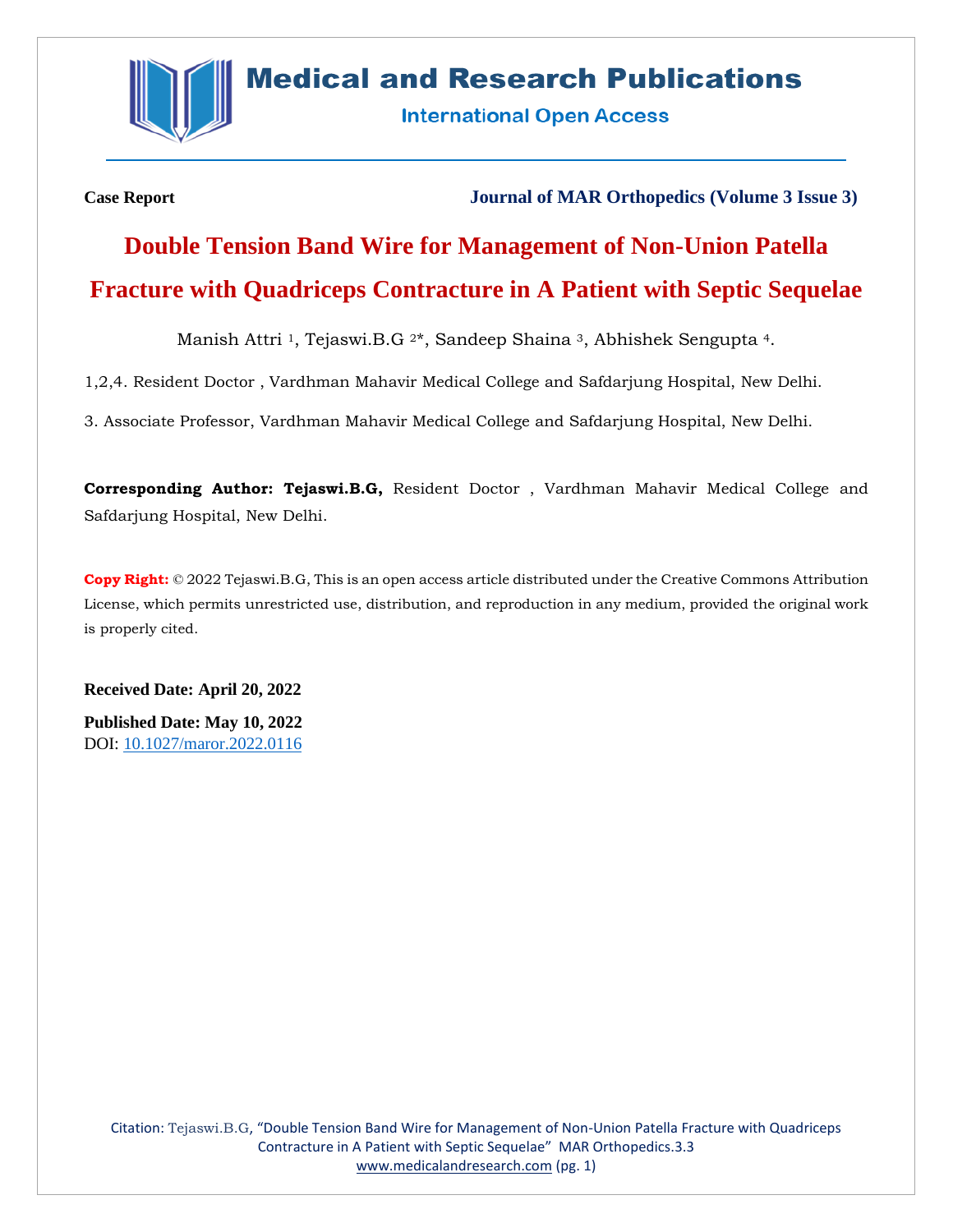#### **Introduction**

Fracture patella comprises of about 1% of all skeletal fractures.(1) Patella is prone to direct trauma as it is present subcutaneously over anterior aspect of the knee. Patella fractures are divided into various types depending on the fracture pattern, of which transverse fracture is a common type. At times patients present very late to the orthopaedic clinics with displaced patella fractures and most of the times, such fractures are associated with soft tissue contractures, knee joint stiffness and extensor lag.(2)

The extensor retinaculum if torn, leads to displacement of the superior fragment due to contraction of the quadriceps; making the fracture impossible to manage non- operatively.(3)The treatment of these fractures is extremely difficult as there is requirement of restoration of extensor mechanism to achieve desirable knee function.

The evidence to guide the management of such fractures is limited, which is evident from various techniques used by surgeons in different centres. (4)

These case series describe their experiences on patients with good bone stock and healthy soft tissues allowing for better implant purchase and fixation. This is a case of patella non union which was complicated by occurrence of septic arthritis seven months after the fracture rendering the soft tissue friable and bone osteoporotic.

#### **Case Report**

A 37 years old male presented with complaints of defect over the left knee since past one year associated with difficulty in walking and standing on the affected knee. Patient gave a history of trauma to the knee 1 year back for which he took emergency management and refused the surgery that was advised. Following a trivial trauma 5 months back patient developed pain, swelling and tenderness over left knee along with high grade fever for which arthrotomy with synovectomy was done but the fracture was not addressed. Patient was kept on antibiotics till the ESR and CRP values were in normal. Clinically, there was a defect over the anterior aspect of the left knee through which the distal femur and proximal tibia could be palpated. Swelling was appreciated over lower one third of anterior aspect of left distal thigh, which on palpation was hard in consistency and appeared to be retracted upper pole of patella, lower pole of patella was palpable just above the tibial tuberosity. Skin overlying the knee joint was not freely mobile. Midline vertical scar from previous surgery (arthrotomy) was also appreciable. His range of movement was 40 to 80 degrees of flexion actively with an extension lag of 40 degrees. Range of motion was 20 to 90 degrees of flexion on passive movement. Patient was unable to do active straight leg raising test.

Citation: Tejaswi.B.G, "Double Tension Band Wire for Management of Non-Union Patella Fracture with Quadriceps Contracture in A Patient with Septic Sequelae" MAR Orthopedics.3.3 [www.medicalandresearch.com](http://www.medicalandresearch.com/) (pg. 2)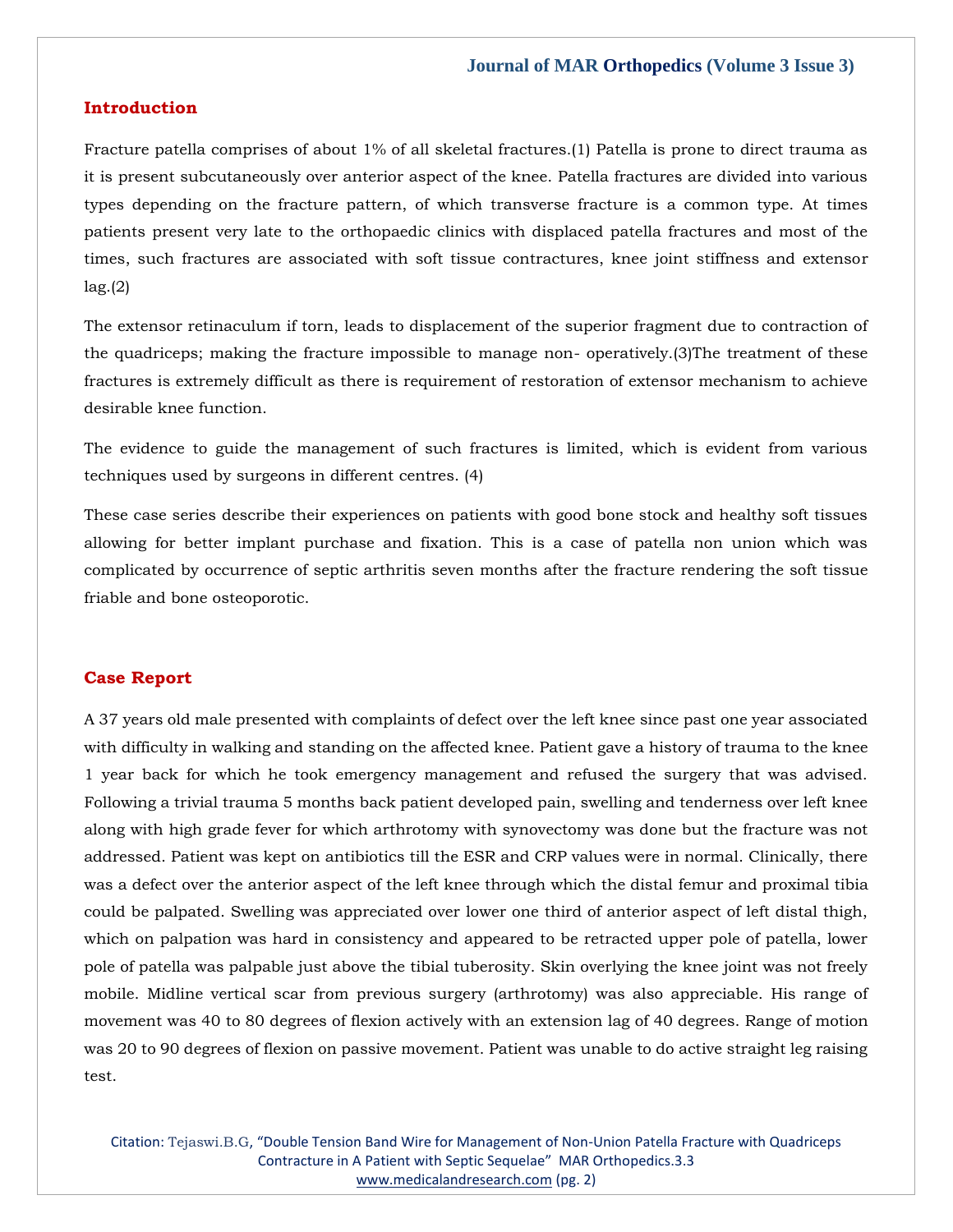The X-Ray of the left knee confirmed the position of superior pole of patella over distal one third of left femur and lower fragment close to tibial tuberosity with arthritic changes in the knee joint.









Citation: Tejaswi.B.G, "Double Tension Band Wire for Management of Non-Union Patella Fracture with Quadriceps Contracture in A Patient with Septic Sequelae" MAR Orthopedics.3.3 [www.medicalandresearch.com](http://www.medicalandresearch.com/) (pg. 3)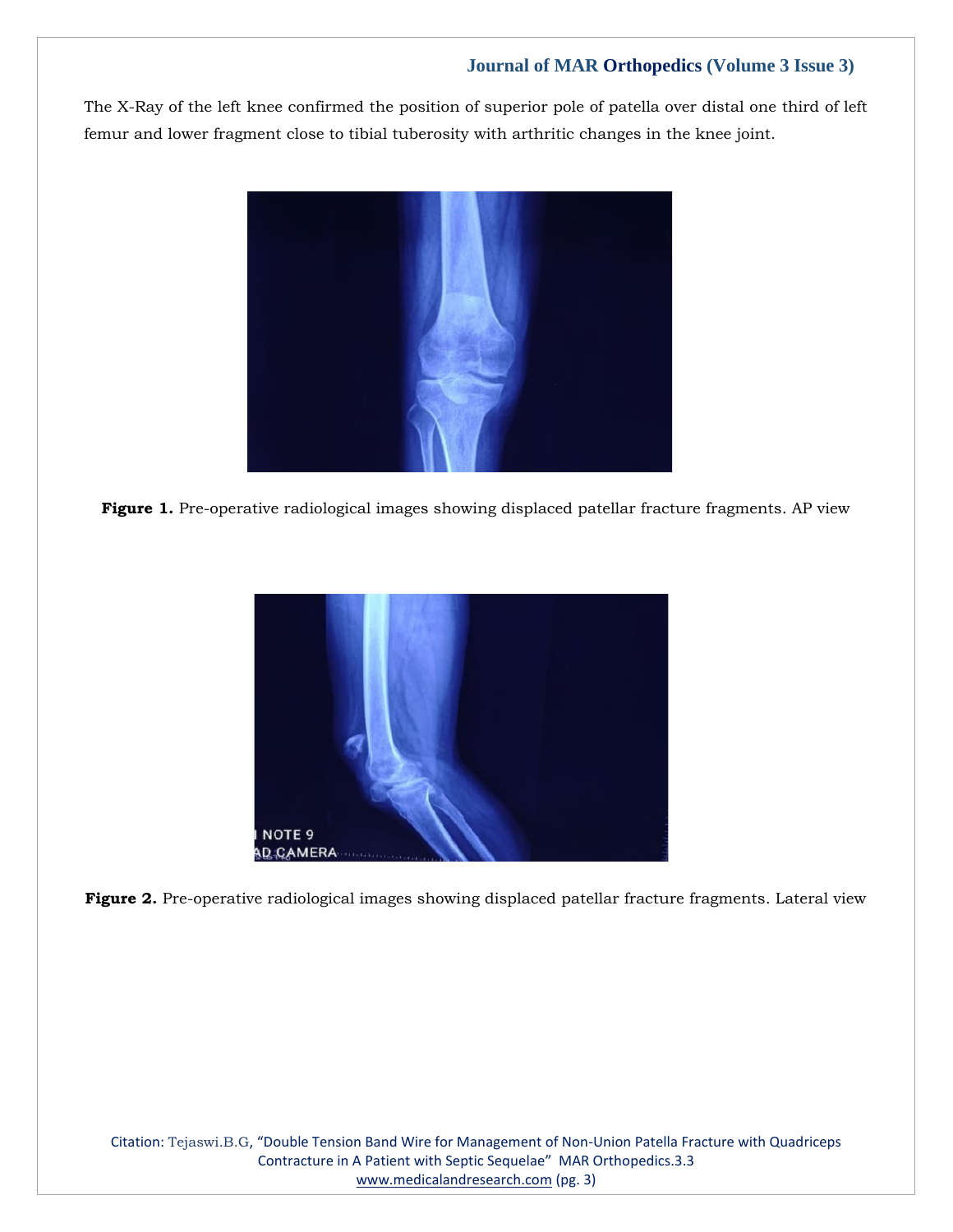The patient was planned for a double stage procedure where quadriceps lengthening was planned using sustained skeletal traction. Two wires were passed through the superior fragment of patella and were tensioned over a half ilizarov ring. Sustained traction was applied in an inpatient setting with 3kg weight. The distance between the fragments was measured regularly. At 2 weeks the distance between the fragments reduced to less than one centimetre and patient was taken up for surgery. Intraoperatively, articular cartilage damage was appreciated and intraarticular adhesions were found. Arthrolysis was done, knee ROM was checked and was found to be zero to 120 degrees.Fracture ends were freshened, reduced and fixed using TBW principle. Unlike as quoted by Osama Al-Obaedi et al (5),This failed in immediate post of period with the proximal fragment slipping superiorly over the K wires.



**Figure 3.** Skeletal traction through superior pole of patella for gradual quadricep lengthening



**Figure 4.** Radiological image showing failure of tension band wiring

Citation: Tejaswi.B.G, "Double Tension Band Wire for Management of Non-Union Patella Fracture with Quadriceps Contracture in A Patient with Septic Sequelae" MAR Orthopedics.3.3 [www.medicalandresearch.com](http://www.medicalandresearch.com/) (pg. 4)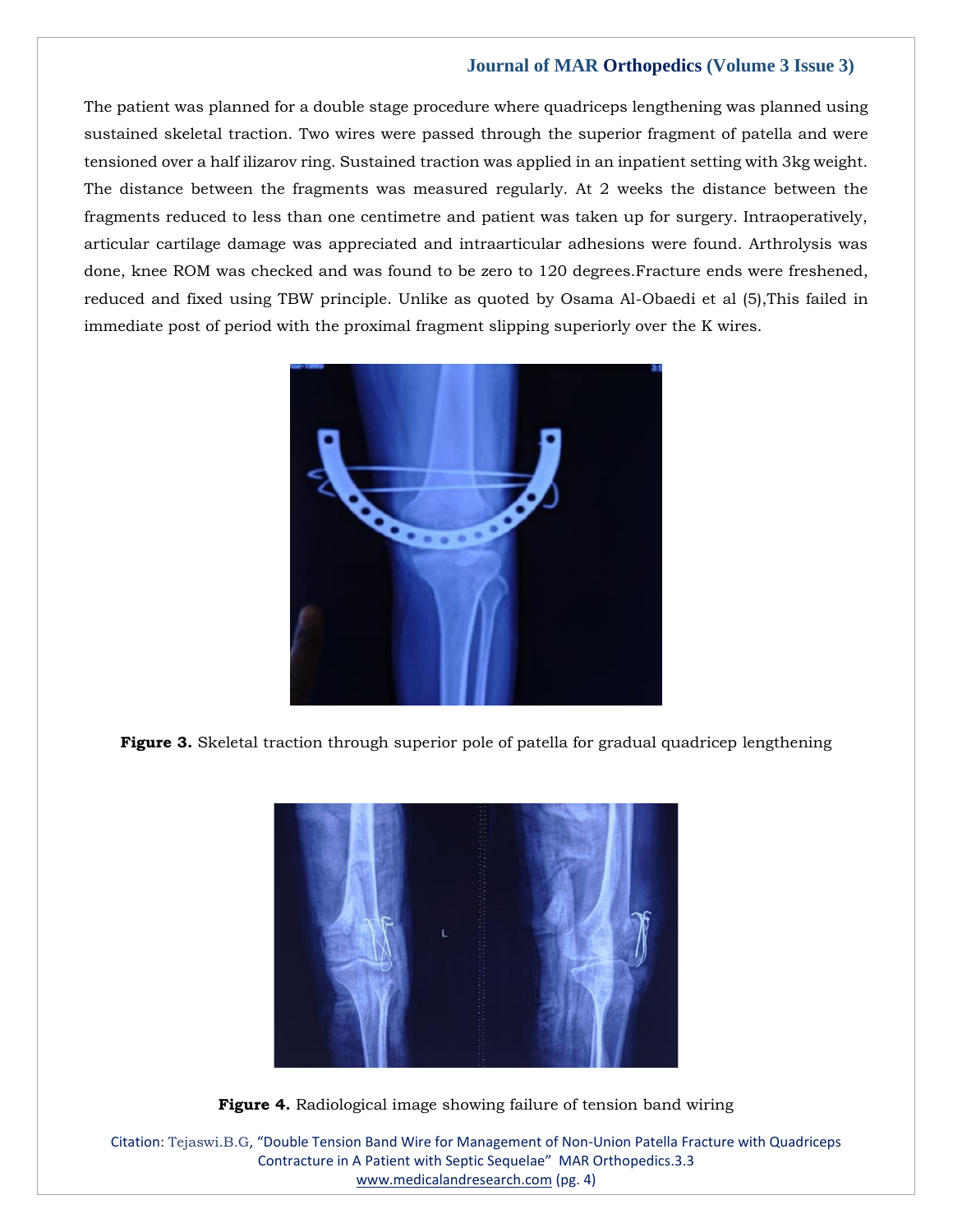The patient was taken for a second surgery where tension band wiring for patella was performed after reducing the fragments. Additionaly a second K wire was passed through a neutralisation hole made posterior to the tibial tuberosity, the retinaculum was repaired and the friable patellar tendon was strengthened using Ethibond(braided polyester) suture. The length of neutralisation wire was kept comparable to the patellar tendon of other knee to restore extensor mechanism and prevent complications like patella baja. A cylindrical slab was applied which was removed at the time of first dressing done at post op day 3 .



**Figure 5**. Intra-operative image showing articular cartilage damage and fibrosis.



**Figure 6.** Post-operative radiological images showing reduced patellar fracture through double tension band wire technique

Citation: Tejaswi.B.G, "Double Tension Band Wire for Management of Non-Union Patella Fracture with Quadriceps Contracture in A Patient with Septic Sequelae" MAR Orthopedics.3.3 [www.medicalandresearch.com](http://www.medicalandresearch.com/) (pg. 5)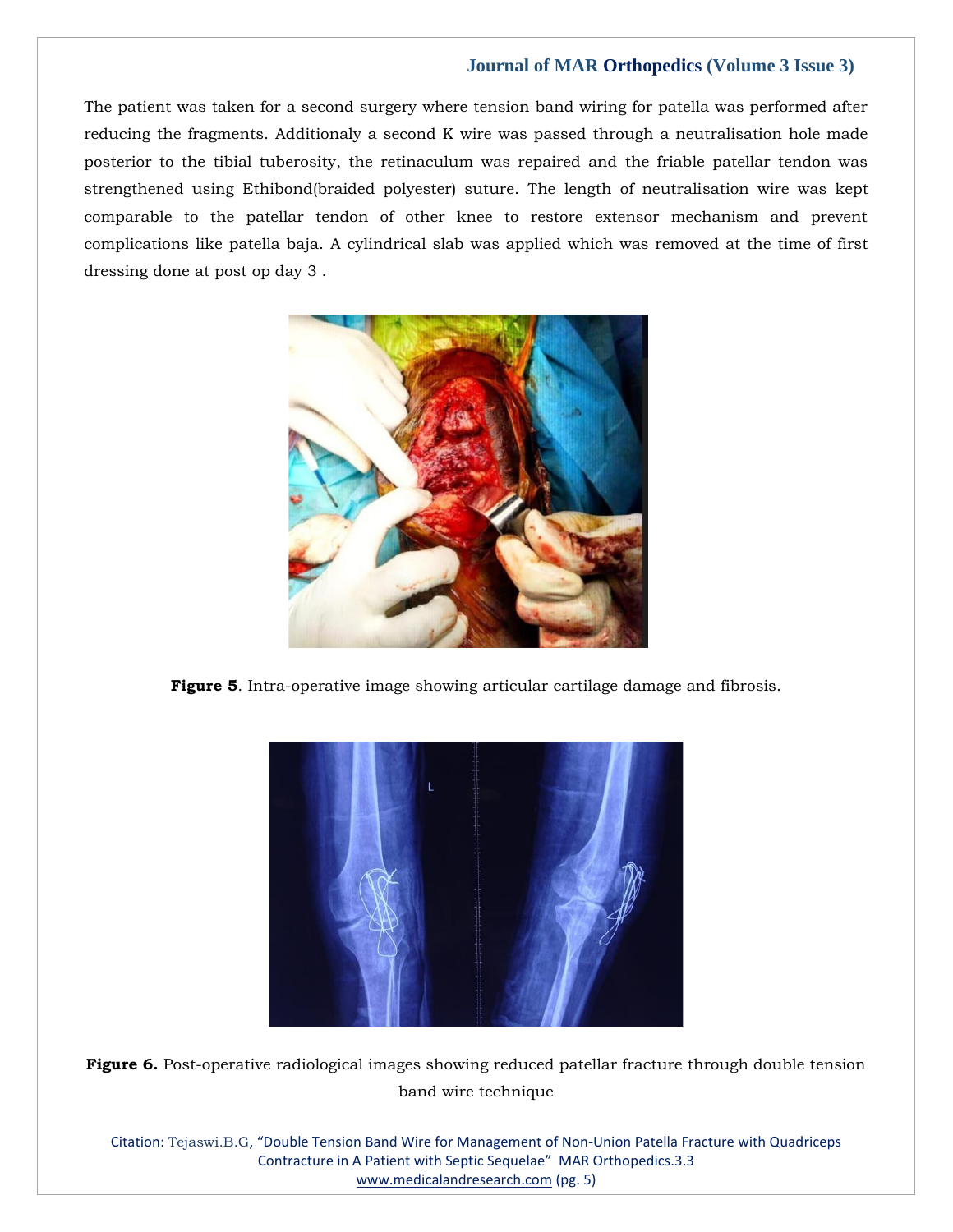Rehabilitation was started in the postoperative period from post op day 7, active straight leg raising exercises and static and dynamic quadriceps strengthening exercises were started. Suture removal was done at 14th postoperative day with addition of continuous knee passive motion to the regimen.

On discharge the range of motion of knee was 10 to 30 degrees of flexion with an extension lag of 10 degrees. At 4 weeks follow up patient had 5 to 60 degree of knee range of motion which subsequently improved to 5-70 degrees at 6 weeks follow up and 5-80 degrees at 3 months follow up.



**Figure 7.** Radiological images at three months follow up





**Figure 8.** Clinical image at three months follow up.

Citation: Tejaswi.B.G, "Double Tension Band Wire for Management of Non-Union Patella Fracture with Quadriceps Contracture in A Patient with Septic Sequelae" MAR Orthopedics.3.3 [www.medicalandresearch.com](http://www.medicalandresearch.com/) (pg. 6)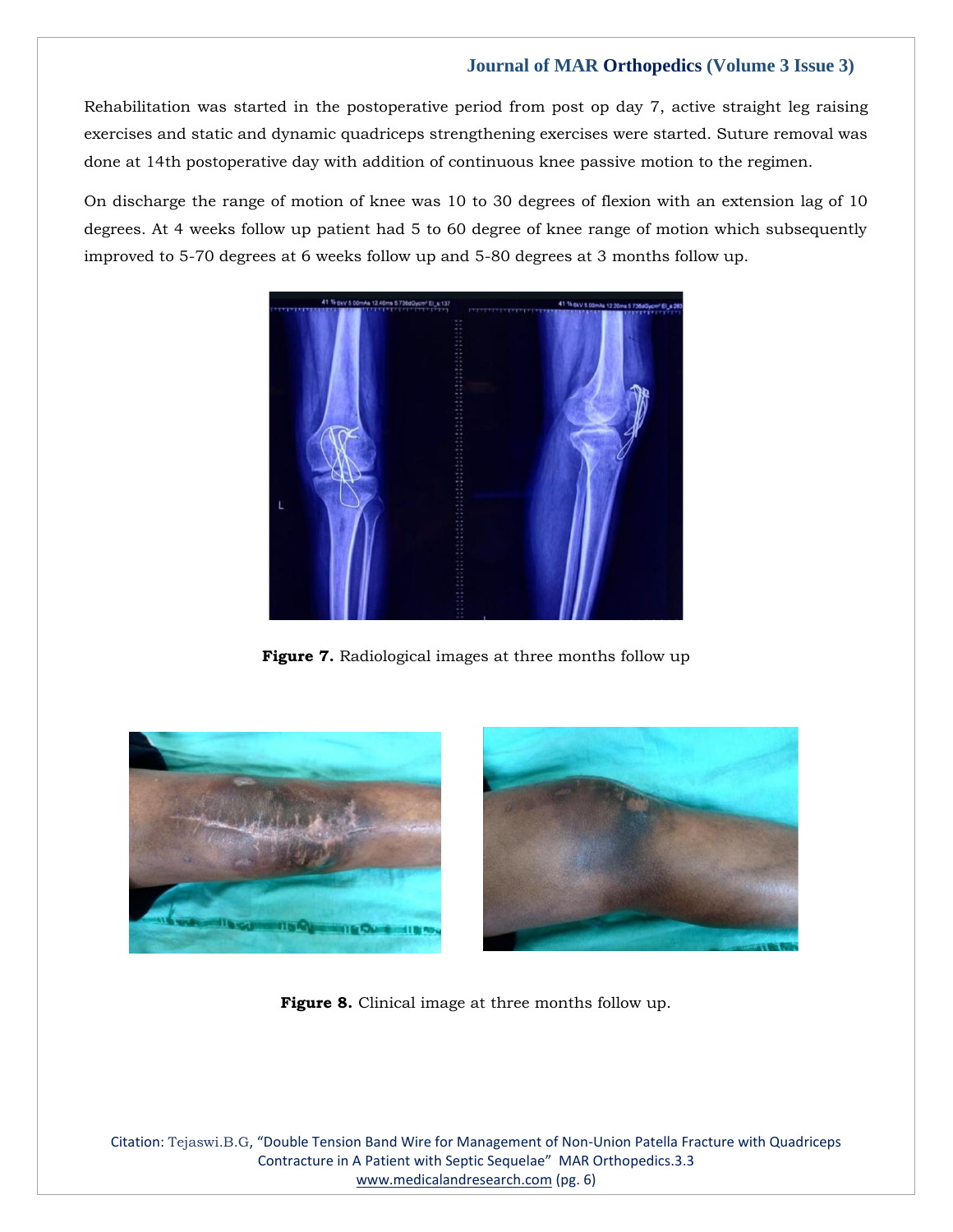#### **Discussion**

Old neglected fracture patella are encountered seldom in orthopedic clinics. As certain fracture patterns are amenable to unite without operative interventions and a rate of non- union of about 2.7% is reported in patella fractures.(6) There is paucity of case reports describing the management for such patients. Most of these cases are a result of negligence of the patient in seeking medical care post traumatic injuries and repeated efforts to walk on limbs with patella fractures. The integrity of anterior fascia lata, sharpey's fibres and medial and lateral extensions are the factors which allow active extension of knee even after patellar fractures. Unopposed passage of forces in patients while weight bearing over affected limbs leads to increase in displacement of the fracture fragments and soft tissue contractures.(7)

In a study conducted by Garg et al.[8] comparing the functional outcomes of various surgical modalities for treating non united patella fractures, namely V-Y quadricepsplasty and tension band wiring, tension band wiring after sustained patellar traction and patellectomy(6,9) they concluded that best functional outcomes were seen in patients managed by sustained traction and tension band wiring.

Patellectomy is only preferred when distal fragment is very small, since this leads to a number of complications like anterior knee pain, swelling and stiffness due to decreased lever arm of extensor apparatus mechanism causing increased stress on knee joint during extension(8,10).A double staged procedure can be considered in which gradual lengthening of quadriceps can be done using skeletal traction and once fragments are close to each other internal fixation can be done and are known to produce good results (5,11).

This patient shared the fracture morphology with those described in other studies, but the knee joint and surrounding soft tissues had extensive fibrosis and the bone was osteoporotic because of the septic sequelae. So we opted for progressive quadricep lengthening and tension band wiring once fragments were close to each other with additional fixation using a neutralisation wire through the proximal tibia in region of patellar tendon. The neutralisation wire acted as an internal brace during the initial rehabilitation period and secured the reduction by decreasing tensile force exerted by quadriceps over the superior fracture fragment during knee flexion(7)

In such a complicated case described above, double tension wire management is advisable as it achieves good fractional lengthening and prevents quadricep lag in patients with non-union of fracture patella and large gaps between the fracture fragments.

In a case reported by Rohan Bhimani et al,(7) it was concluded that quadricepsplasty with tension band wiring and a neutralisation wire is a good modality for treating a non union patella with quadricep contracture. However it was done in a young patient with an otherwise normal knee joint.

On the other hand, in our patient the fracture was complicated by septic arthritis sequelae, the patellar fragments were osteoporotic and due to previous arthrotomy and synovectomy there was quadricep